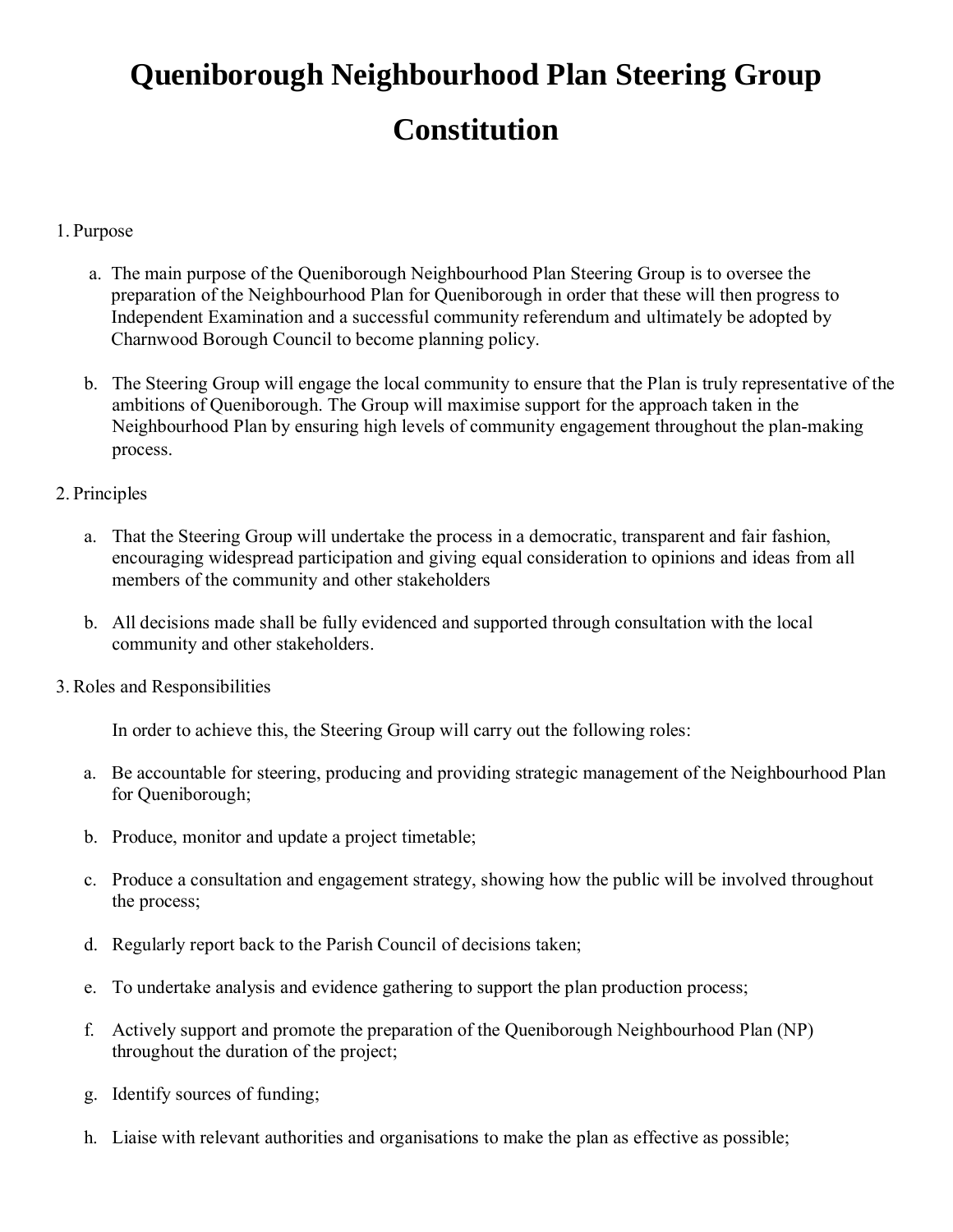- **i. Gather data from a wide range of sources to ensure that the conclusions reached are fully evidenced and that the aspirations and issues of all residents and other stakeholders are understood;**
- **j. Consult as widely and thoroughly as possible to ensure that the draft and final NP is representative of the views of residents and other stakeholders;**
- **k. Agree, subject to ratification by the Parish Council, a final submission version of the Queniborough Neighbourhood Plan;**
- **l. To monitor the implementation of the plan and review as required**
- **4. Membership** 
	- **a. The Steering Group and Working Groups will be made up of a cross-section of volunteers from the community, including Parish Councillors. Effort will be made to seek representation from underrepresented sections of the community.**
	- **b. Membership of the Steering Group will be open to the public indefinitely, up to a maximum of 12 members.**
- **5. Decision Making** 
	- **a. The Steering Group has full delegated authority from the Parish Council to deliver its neighbourhood plan-making functions up to and including publication of the Consultation Draft Plan. The Parish Council will approve the Submission Draft Neighbourhood Plan prior to publication for consultation and independent examination.**
	- **b. The Group will report monthly to the Parish Council setting out progress on its work.**
	- **c. The plan remains the responsibility of the Parish Council as the qualifying body.**
- **6. Meetings** 
	- **a. Steering Group meetings will take place at least monthly. Where possible, all meetings should be held within the Parish. The dates of future meetings will be made publicly available via the Parish Council website. The Steering Group will elect a Chair, Vice-Chair, Treasurer and Secretary from its membership to remain in those positions until the project is completed. If these positions should become vacant, the Group will elect an alternate.**
	- **b. The Secretary shall keep a record of meetings and circulate notes to Steering Group members and the Parish Council in a timely fashion. Minutes shall be made publicly available on the Parish Council website.**
	- **c. At least seven clear days' notice of meetings shall be sent to members via email [or an alternative agreed communication method]. Decisions made by the Steering Group should normally be by consensus at Steering Group meetings. Where a vote is required each member shall have one vote. A minimum of 6 members shall be present where matters are presented for decisions to be taken. A simple majority vote will be required to support any motion. The Chairman shall have one casting vote.**